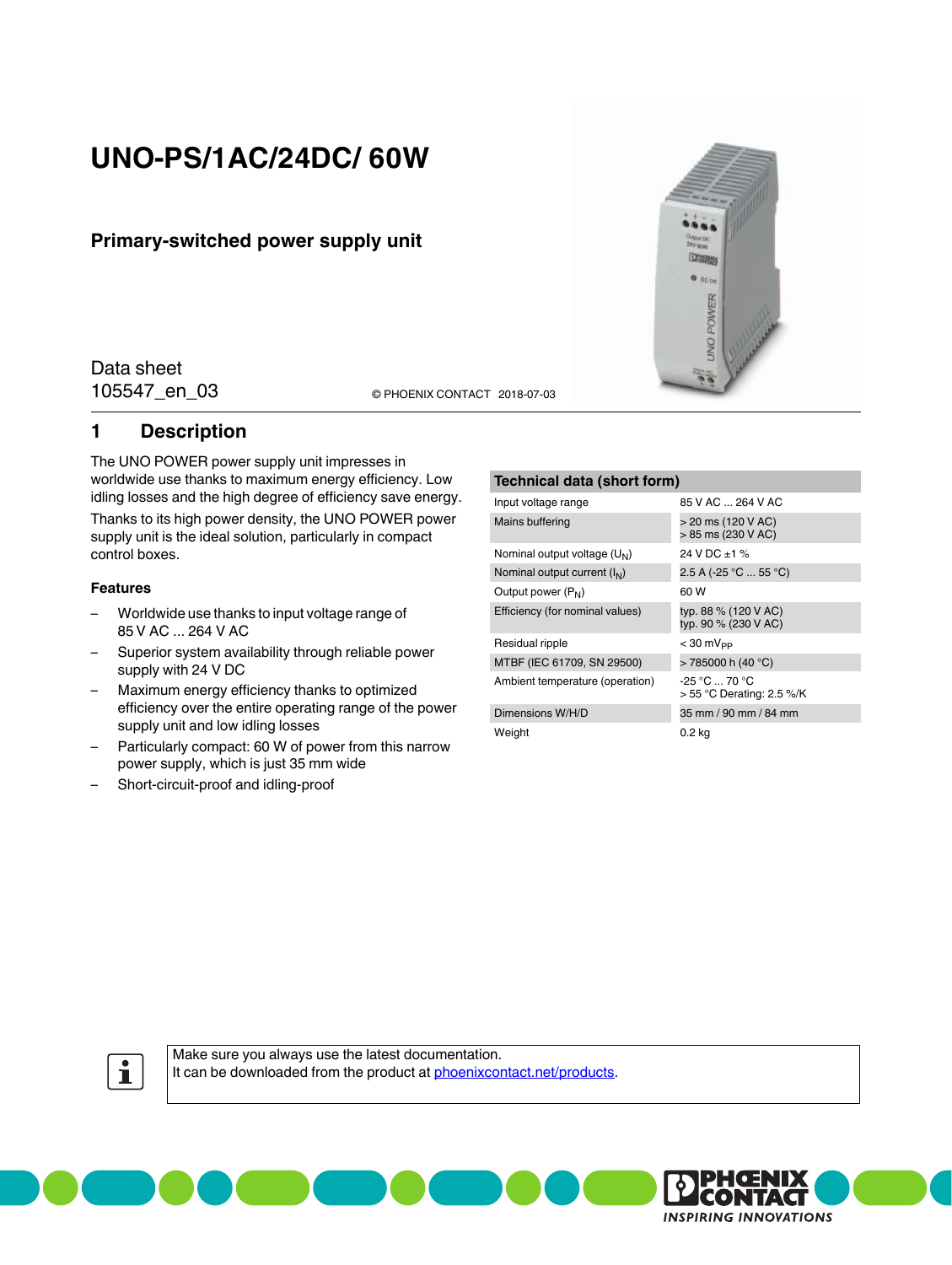<span id="page-1-0"></span>

| $\overline{2}$<br>1 | <b>Table of contents</b>        |  |
|---------------------|---------------------------------|--|
| $\overline{2}$      |                                 |  |
| 3                   |                                 |  |
| 4                   |                                 |  |
| 5                   |                                 |  |
| 6                   | 6.1<br>6.2                      |  |
| $\overline{7}$      | 7.1<br>7.2<br>7.3<br>7.4        |  |
| 8                   | 8.1<br>8.2<br>8.3<br>8.4<br>8.5 |  |
| 9                   | 9.1<br>9.2<br>9.3<br>9.4        |  |
| 10                  | 10.1<br>10.2<br>10.3            |  |
| 11                  | 11.1<br>11.2                    |  |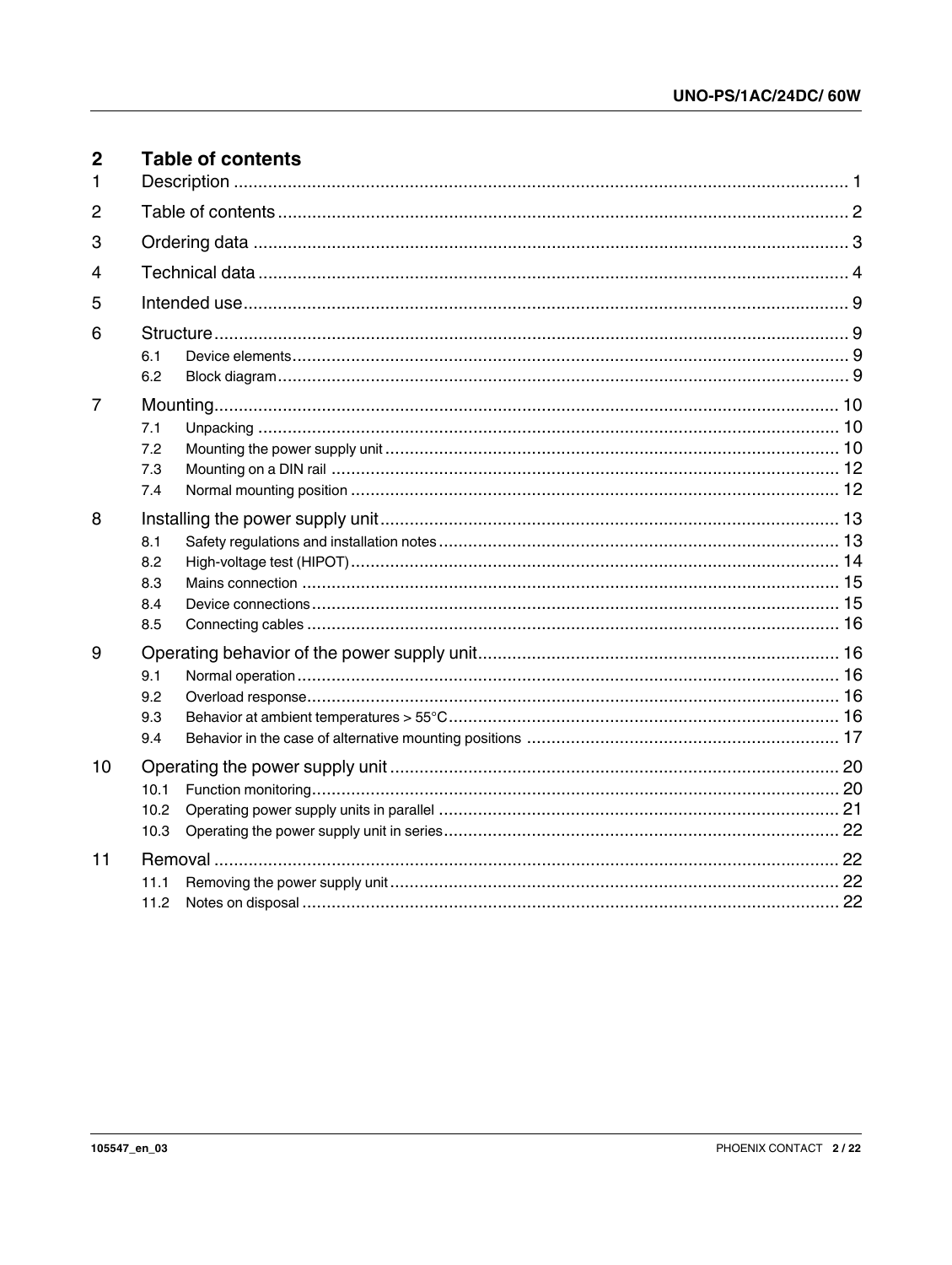## <span id="page-2-0"></span>**3 Ordering data**

| <b>Description</b>                                                                                                                                                                                                            | <b>Type</b>                    | Order No. | Pcs./Pkt. |
|-------------------------------------------------------------------------------------------------------------------------------------------------------------------------------------------------------------------------------|--------------------------------|-----------|-----------|
| Primary-switched UNO POWER power supply for DIN rail<br>mounting, input: 1-phase, output: 24 V DC/60 W                                                                                                                        | UNO-PS/1AC/24DC/60W            | 2902992   |           |
| <b>Accessories</b>                                                                                                                                                                                                            | <b>Type</b>                    | Order No. | Pcs./Pkt. |
| Redundancy module, 5 V - 24 V DC, 2 x 10 A, 1 x 20 A.                                                                                                                                                                         | UNO-DIODE/5-24DC/2X10/<br>1X20 | 2905489   |           |
| Multi-channel electronic device circuit breaker for<br>protecting four loads at 24 V DC in the event of overload<br>and short circuit. With electronic locking of the set nominal<br>currents. For installation on DIN rails. | CBMC E4 24DC/1-4A NO           | 2906031   | п         |
| Multi-channel electronic device circuit breaker for<br>protecting four loads at 24 V DC in the event of overload<br>and short circuit. With electronic locking of the set nominal<br>currents. For installation on DIN rails. | CBMC E4 24DC/1-10A NO          | 2906032   |           |
| Type 2/3 surge protection, consisting of protective plug<br>and base element, with integrated status indicator and<br>remote signaling for single-phase power supply networks.<br>Nominal voltage 230 V AC/DC.                | PLT-SEC-T3-230-FM-UT           | 2907919   | 5         |
| Type 3 surge protection, consisting of protective plug and<br>base element, with integrated status indicator and remote<br>signaling for single-phase power supply networks.<br>Nominal voltage 24 V AC/DC.                   | PLT-SEC-T3-24-FM-UT            | 2907916   | 5         |
| Our range of accessories is being continually extended, our current range can be found in the download area.                                                                                                                  |                                |           |           |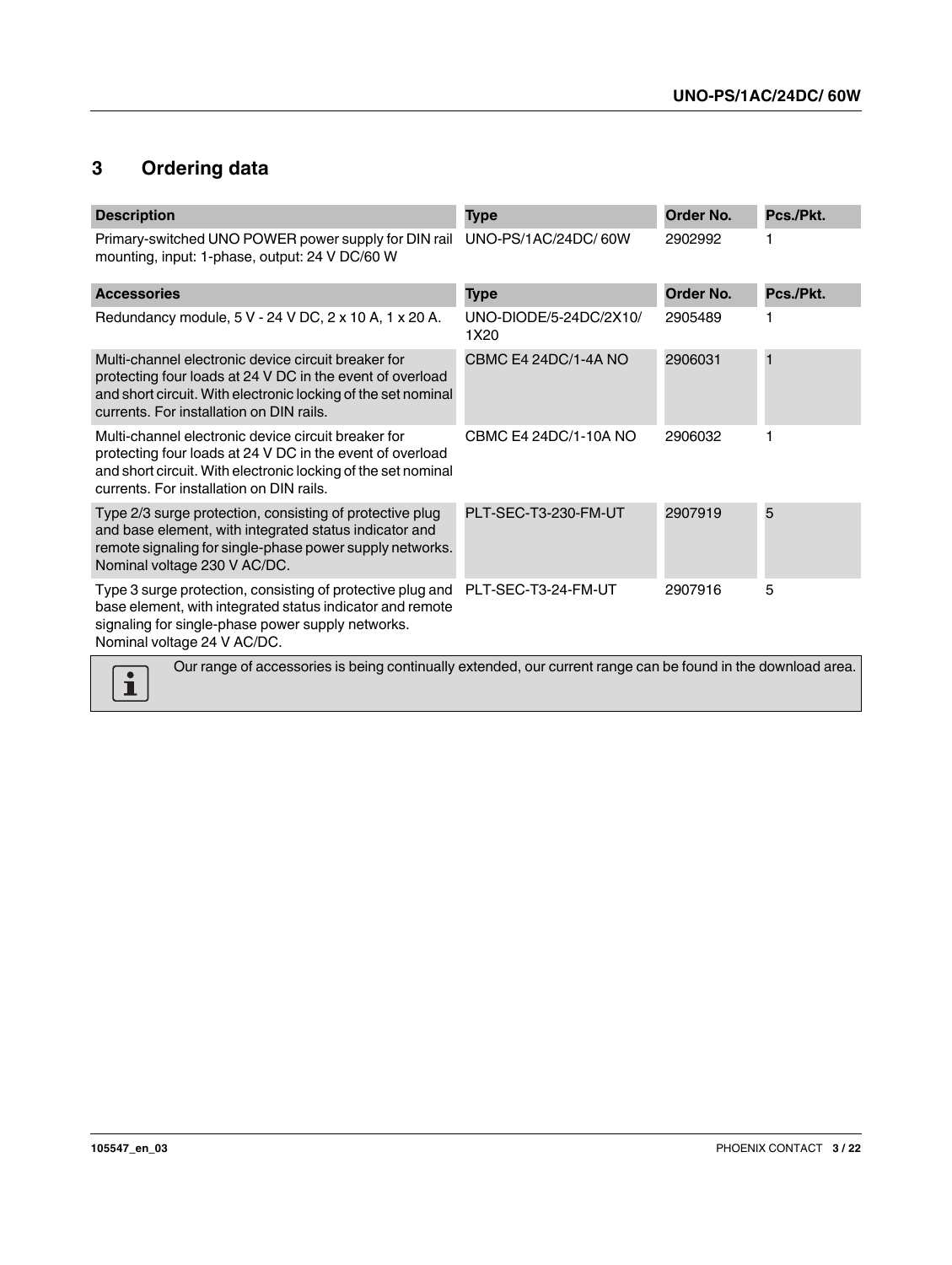## <span id="page-3-0"></span>**4 Technical data**

| Input data                                                        |                                                                                                                                            |
|-------------------------------------------------------------------|--------------------------------------------------------------------------------------------------------------------------------------------|
| Nominal input voltage                                             | 100 V AC  240 V AC                                                                                                                         |
| Input voltage range                                               | 85 V AC  264 V AC                                                                                                                          |
| Frequency range $(fN)$                                            | 50 Hz  60 Hz $\pm$ 5 Hz                                                                                                                    |
| Current consumption (for nominal values) typ.                     | 1.3 A (100 V AC)<br>0.6 A (240 V AC)                                                                                                       |
| Inrush current limitation (at $25^{\circ}$ C) typ.                | < 30 A                                                                                                                                     |
| $l^2$ t typ.                                                      | $< 0.5 A^2$ s                                                                                                                              |
| Typical response time                                             | $< 1$ s                                                                                                                                    |
| Mains buffering                                                   | > 20 ms (120 V AC)<br>> 85 ms (230 V AC)                                                                                                   |
| Protective circuit                                                | Transient surge protection Varistor                                                                                                        |
| Input fuse, integrated                                            | 2.5 A (slow-blow, internal)                                                                                                                |
| Choice of suitable circuit breakers<br>Characteristics B, C, D, K | 6A16A                                                                                                                                      |
| Input connection data                                             |                                                                                                                                            |
| Connection method                                                 | Screw connection                                                                                                                           |
| Conductor cross section, solid                                    | $0.2$ mm <sup>2</sup> 2.5 mm <sup>2</sup>                                                                                                  |
| Conductor cross section, flexible                                 | $0.2$ mm <sup>2</sup> 2.5 mm <sup>2</sup>                                                                                                  |
| Conductor cross section AWG/kcmil                                 | 24  14                                                                                                                                     |
| Stripping length                                                  | 8 mm                                                                                                                                       |
| Screw thread                                                      | M <sub>3</sub>                                                                                                                             |
| Tightening torque                                                 | $0.5$ Nm $$ 0.6 Nm                                                                                                                         |
| <b>Output data</b>                                                |                                                                                                                                            |
| Nominal output voltage (U <sub>N</sub> )                          | 24 V DC $\pm$ 1 %                                                                                                                          |
| Nominal output current $(I_N)$                                    | 2.5 A (-25 °C  55 °C)                                                                                                                      |
| Derating                                                          | 55 °C  70 °C (2.5%/K)                                                                                                                      |
| Control deviation                                                 | < 1 % (change in load, static 10 %  90 %)<br>< 2 % (Dynamic load change 10 %  90 %, 10 Hz)<br>< 0.1 % (change in input voltage $\pm 10$ %) |
| Rise time                                                         | < 0.5 s (U <sub>OUT</sub> (10 %  90 %))                                                                                                    |
| Residual ripple                                                   | $<$ 30 mV <sub>PP</sub> (with nominal values)                                                                                              |
| Connection in parallel                                            | yes, with redundancy module                                                                                                                |
| Connection in series                                              | yes                                                                                                                                        |
| Protection against surge voltage on the output                    | $\leq$ 35 V DC                                                                                                                             |
| Feedback resistance                                               | $<$ 35 V DC                                                                                                                                |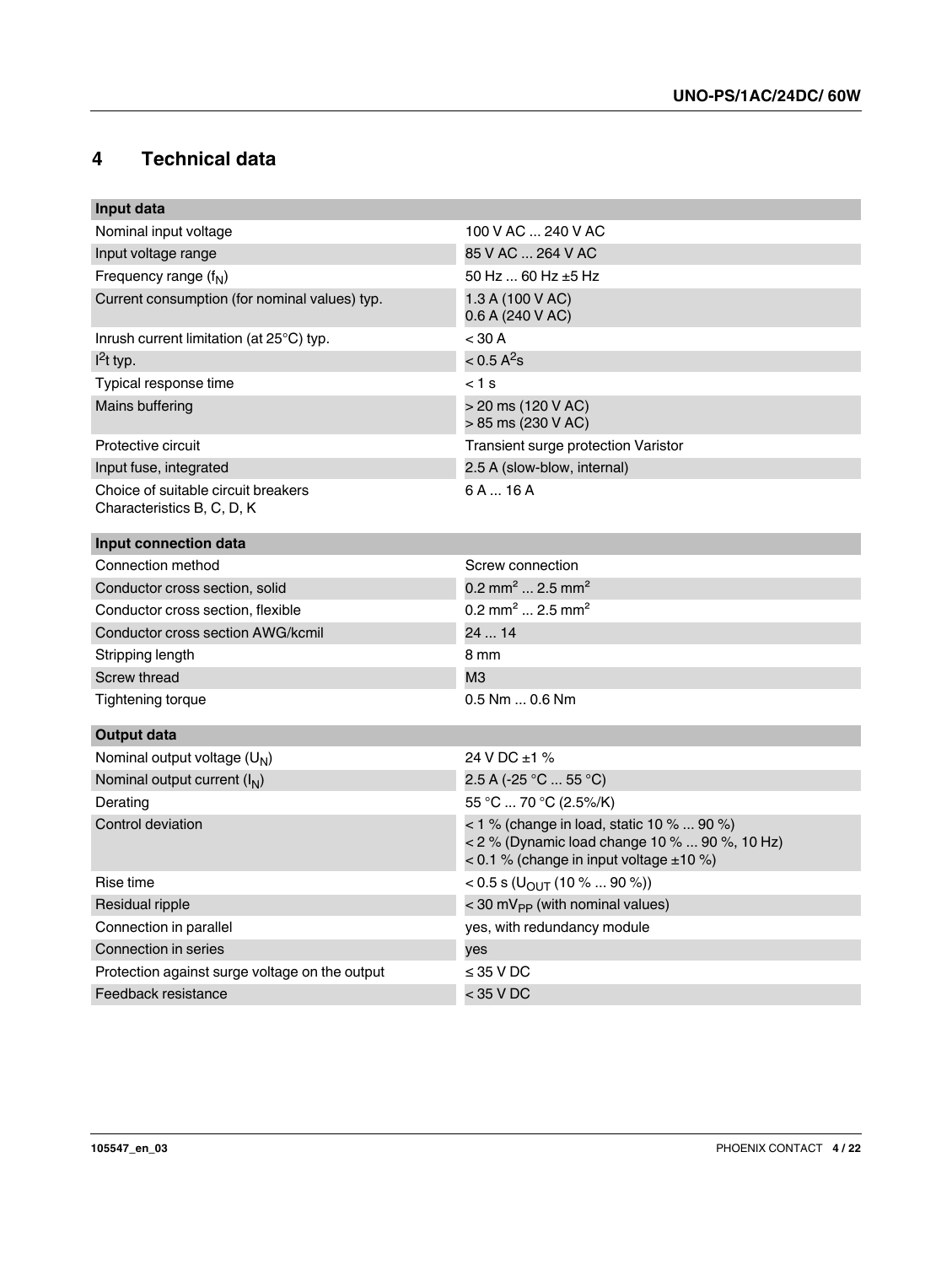| <b>Output connection data</b>                                          |                                                                                              |
|------------------------------------------------------------------------|----------------------------------------------------------------------------------------------|
| Connection method                                                      | Screw connection                                                                             |
| Conductor cross section, solid                                         | 0.2 mm <sup>2</sup> 2.5 mm <sup>2</sup>                                                      |
| Conductor cross section, flexible                                      | 0.2 mm <sup>2</sup> 2.5 mm <sup>2</sup>                                                      |
| Conductor cross section AWG/kcmil                                      | 2414                                                                                         |
| Stripping length                                                       | 8 mm                                                                                         |
| <b>Screw thread</b>                                                    | M <sub>3</sub>                                                                               |
| Tightening torque                                                      | $0.6$ Nm $$ 0.8 Nm                                                                           |
| <b>Power consumption</b>                                               |                                                                                              |
| Efficiency (for nominal values) typ.                                   | 88 % (120 V AC) / 90 % (230 V AC)                                                            |
| Maximum power dissipation in no-load condition                         | < 0.3 W                                                                                      |
| Power loss nominal load max.                                           | < 7 W                                                                                        |
| <b>General data</b>                                                    |                                                                                              |
| Insulation voltage input/output                                        | 4 kV AC (type test)<br>3 kV AC (routine test)                                                |
| MTBF (IEC 61709, SN 29500)                                             | >785000 h (40 °C)                                                                            |
| Housing material                                                       | Polycarbonate                                                                                |
| Foot latch material                                                    | POM (Polyoxymethylen)                                                                        |
| Inflammability class in acc. with UL 94 (housing / terminal<br>blocks) | V <sub>0</sub>                                                                               |
| Degree of protection                                                   | <b>IP20</b>                                                                                  |
| <b>Protection class</b>                                                | II ( in closed control cabinet )                                                             |
| Dimensions W/H/D                                                       | 35 mm / 90 mm / 84 mm                                                                        |
| Weight                                                                 | $0.2$ kg                                                                                     |
| <b>Ambient conditions</b>                                              |                                                                                              |
| Ambient temperature (operation)                                        | -25 °C  70 °C (> 55 °C Derating: 2.5 %/K)                                                    |
| Ambient temperature (start-up type tested)                             | -40 °C                                                                                       |
| Ambient temperature (storage/transport)                                | -40 °C  85 °C                                                                                |
| Max. permissible relative humidity (operation)                         | $\leq$ 95 % (at 25 °C, non-condensing)                                                       |
| Vibration (operation)                                                  | < 15 Hz, amplitude $\pm 2.5$ mm (according to IEC 60068-2-6)<br>15 Hz  150 Hz, 2.3g, 90 min. |
| Shock                                                                  | 18 ms, 30g, in each space direction (according to IEC 60068-<br>$2 - 27$                     |
| Degree of pollution                                                    | 2                                                                                            |
| Climatic class                                                         | 3K3 (in acc. with EN 60721)                                                                  |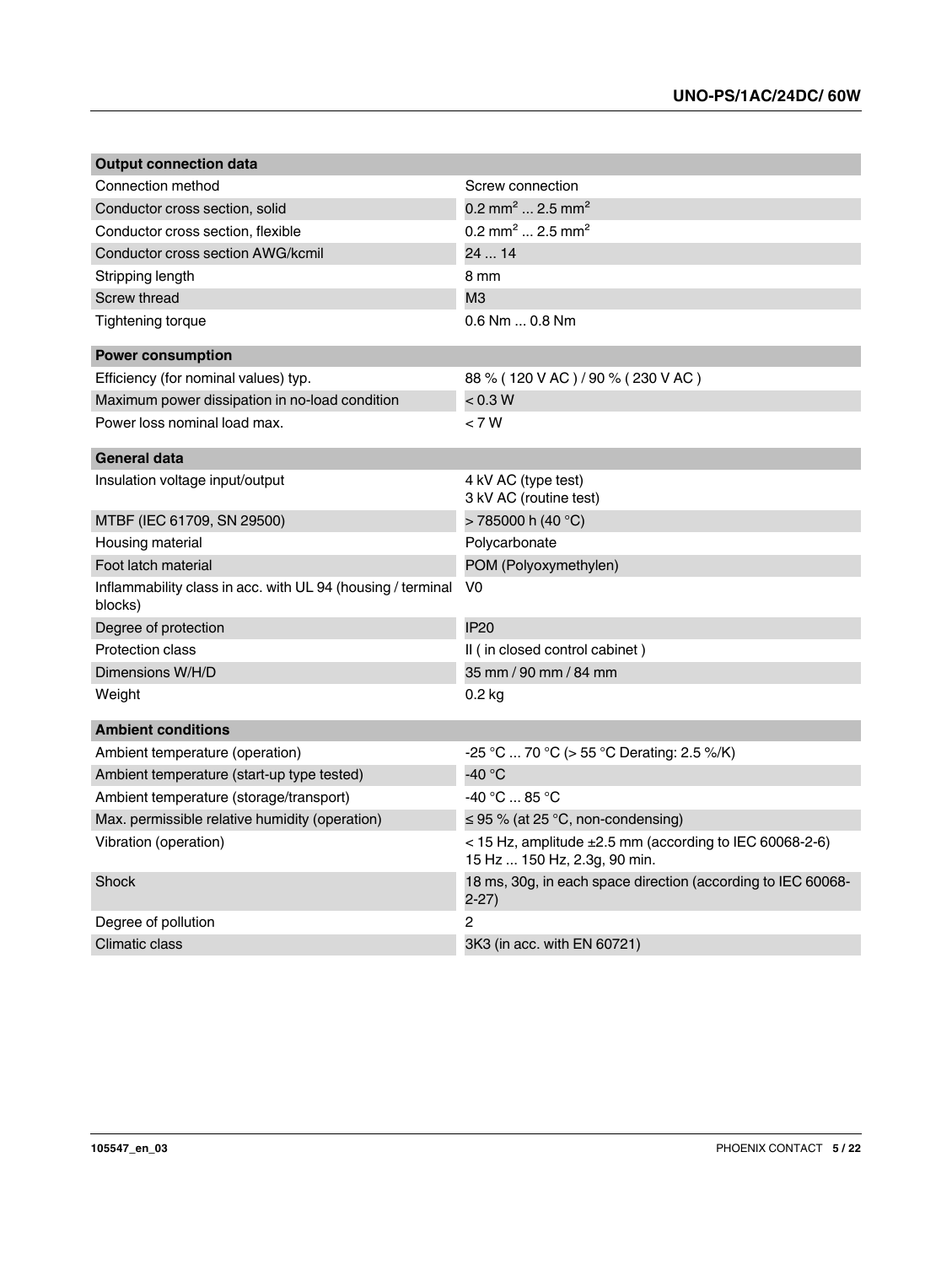| <b>Standards</b>                                                                                                     |                                                                                                                                                                                             |  |  |
|----------------------------------------------------------------------------------------------------------------------|---------------------------------------------------------------------------------------------------------------------------------------------------------------------------------------------|--|--|
| Safety of power supply units up to 1100 V (insulation<br>distances)                                                  | EN 61558-2-16                                                                                                                                                                               |  |  |
| Electrical safety (of information technology equipment -<br>Safety - Part 1)                                         | IEC 60950-1/VDE 0805 (SELV)                                                                                                                                                                 |  |  |
| Electronic equipment for use in electrical power<br>installations                                                    | EN 50178/VDE 0160 (PELV)                                                                                                                                                                    |  |  |
| <b>SELV</b>                                                                                                          | IEC 60950-1 (SELV) and EN 60204-1 (PELV)                                                                                                                                                    |  |  |
| Safe isolation                                                                                                       | DIN VDE 0100-410                                                                                                                                                                            |  |  |
| Limitation of mains harmonic currents                                                                                | EN 61000-3-2                                                                                                                                                                                |  |  |
| Network version/undervoltage                                                                                         | EN 61000-4-11                                                                                                                                                                               |  |  |
| Information technology equipment - Safety (CB Scheme)                                                                | <b>CB Scheme</b>                                                                                                                                                                            |  |  |
| <b>Approvals</b>                                                                                                     |                                                                                                                                                                                             |  |  |
| UL approvals                                                                                                         | UL/C-UL listed UL 508<br>UL/C-UL Recognized UL 60950-1<br>NEC Class 2 as per UL 1310<br>UL/C-UL Listed ANSI/ISA-12.12.01 Class I, Division 2, Groups<br>A, B, C, D T4A (Hazardous Location) |  |  |
| <b>CSA</b>                                                                                                           | CAN/CSA-C22.2 No. 60950-1-07<br>CSA-C22.2 No. 107.1-01<br>CAN/CSA-C22.2 No. 213 Class I, Division 2, Groups A, B, C, D<br>T4A (Hazardous Location)                                          |  |  |
| Current approvals/permissions for the product can be found in the download area under<br>phoenixcontact.net/products |                                                                                                                                                                                             |  |  |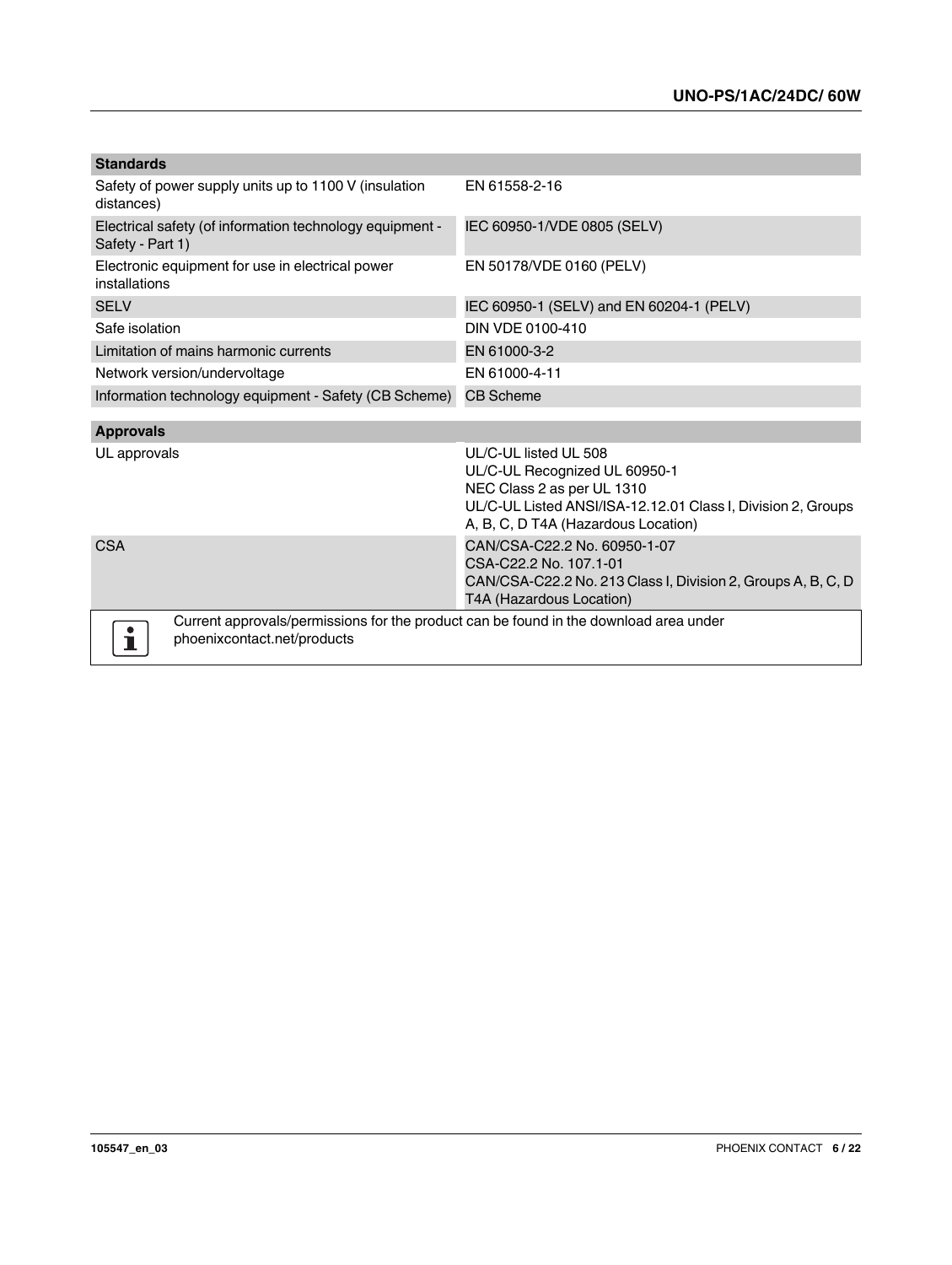| Conformance with EMC Directive 2014/30/EU     |                                                                                          |                                                                               |
|-----------------------------------------------|------------------------------------------------------------------------------------------|-------------------------------------------------------------------------------|
| Noise immunity according to EN 61000-6-2      |                                                                                          |                                                                               |
|                                               | EN 61000-6-2 requirement                                                                 | tested                                                                        |
| Electrostatic discharge EN 61000-4-2          |                                                                                          |                                                                               |
| Housing contact discharge 4 kV (Test Level 2) |                                                                                          | 6 kV (Test Level 3)                                                           |
| Housing air discharge 8 kV (Test Level 3)     |                                                                                          | 8 kV (Test Level 3)                                                           |
|                                               | Comments Criterion B                                                                     | <b>Criterion B</b>                                                            |
| Electromagnetic HF field EN 61000-4-3         |                                                                                          |                                                                               |
|                                               | Frequency range 80 MHz  1 GHz                                                            | 80 MHz  1 GHz                                                                 |
| Test field strength 10 V/m                    |                                                                                          | 10 V/m                                                                        |
|                                               | Frequency range 1.4 GHz  2 GHz                                                           | 1 GHz  2 GHz                                                                  |
| Test field strength 3 V/m                     |                                                                                          | 10 V/m                                                                        |
|                                               | Frequency range 2 GHz  2.7 GHz                                                           | 2 GHz  3 GHz                                                                  |
| Test field strength 1 V/m                     |                                                                                          | 10 V/m                                                                        |
|                                               | Comments Criterion A                                                                     | <b>Criterion A</b>                                                            |
| Fast transients (burst) EN 61000-4-4          |                                                                                          |                                                                               |
|                                               | Input 2 kV (Test Level 3 -<br>asymmetrical)                                              | 4 kV (Test Level 4 -<br>asymmetrical)                                         |
|                                               | Output 2 kV (Test Level 3 -<br>asymmetrical)                                             | 2 kV (Test Level 3 -<br>asymmetrical)                                         |
| Comments                                      | <b>Criterion B</b>                                                                       | <b>Criterion A</b>                                                            |
| Surge current loads (surge) EN 61000-4-5      |                                                                                          |                                                                               |
|                                               | Input 1 kV (Test Level 2 -<br>symmetrical)<br>2 kV (Test Level 3 -<br>asymmetrical)      | 2 kV (Test Level 3 -<br>symmetrical)<br>4 kV (Test Level 4 -<br>asymmetrical) |
|                                               | Output 0.5 kV (Test Level 1 -<br>symmetrical)<br>0.5 kV (Test Level 1 -<br>asymmetrical) | 1 kV (Test Level 2 -<br>symmetrical)<br>2 kV (Test Level 3 -<br>asymmetrical) |
| Comments                                      | <b>Criterion B</b>                                                                       | <b>Criterion A</b>                                                            |
| Conducted interference EN 61000-4-6           |                                                                                          |                                                                               |
|                                               | Frequency range 10 kHz  80 MHz                                                           | 150 kHz  80 MHz                                                               |
|                                               | Voltage 10 V (Test Level 3)                                                              | 10 V (Test Level 3)                                                           |
|                                               | Comments Criterion A                                                                     | <b>Criterion A</b>                                                            |
| <b>Key</b>                                    |                                                                                          |                                                                               |
| Criterion A                                   | Normal operating behavior within the specified limits.                                   |                                                                               |
| <b>Criterion B</b>                            |                                                                                          | Temporary impairment to operational behavior that is corrected                |
|                                               | by the device itself.                                                                    |                                                                               |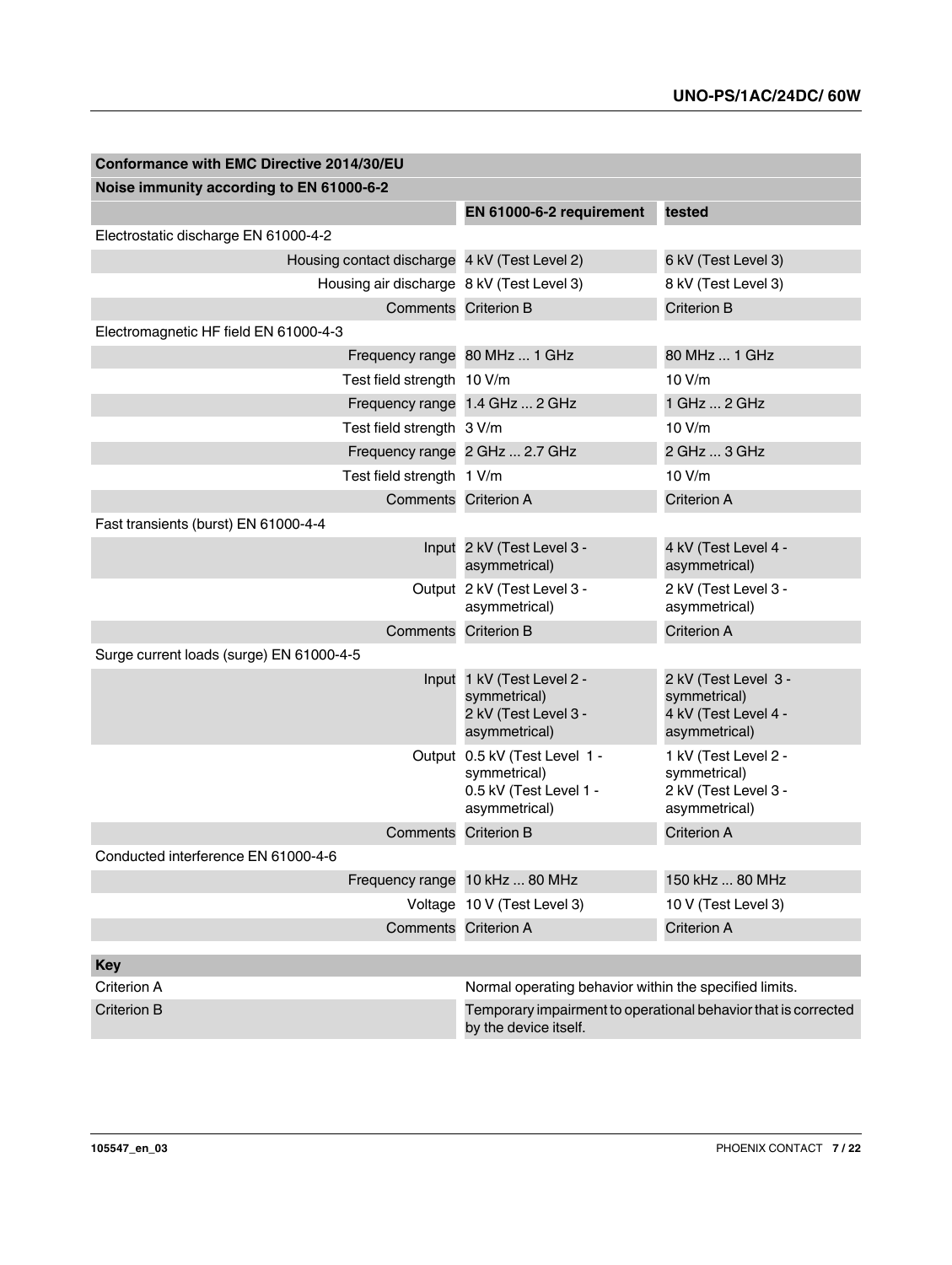#### **Emitted interference in acc. with EN 61000-6-3**

Radio interference voltage in acc. with EN 55011 EN 55011 (EN 55022) Class B, area of application: Industry and residential Emitted radio interference in acc. with EN 55011 EN 55011 (EN 55022) Class B, area of application: Industry and residential



All technical specifications are nominal values and refer to a room temperature of 25 °C and 70 % relative humidity at 100 m above sea level.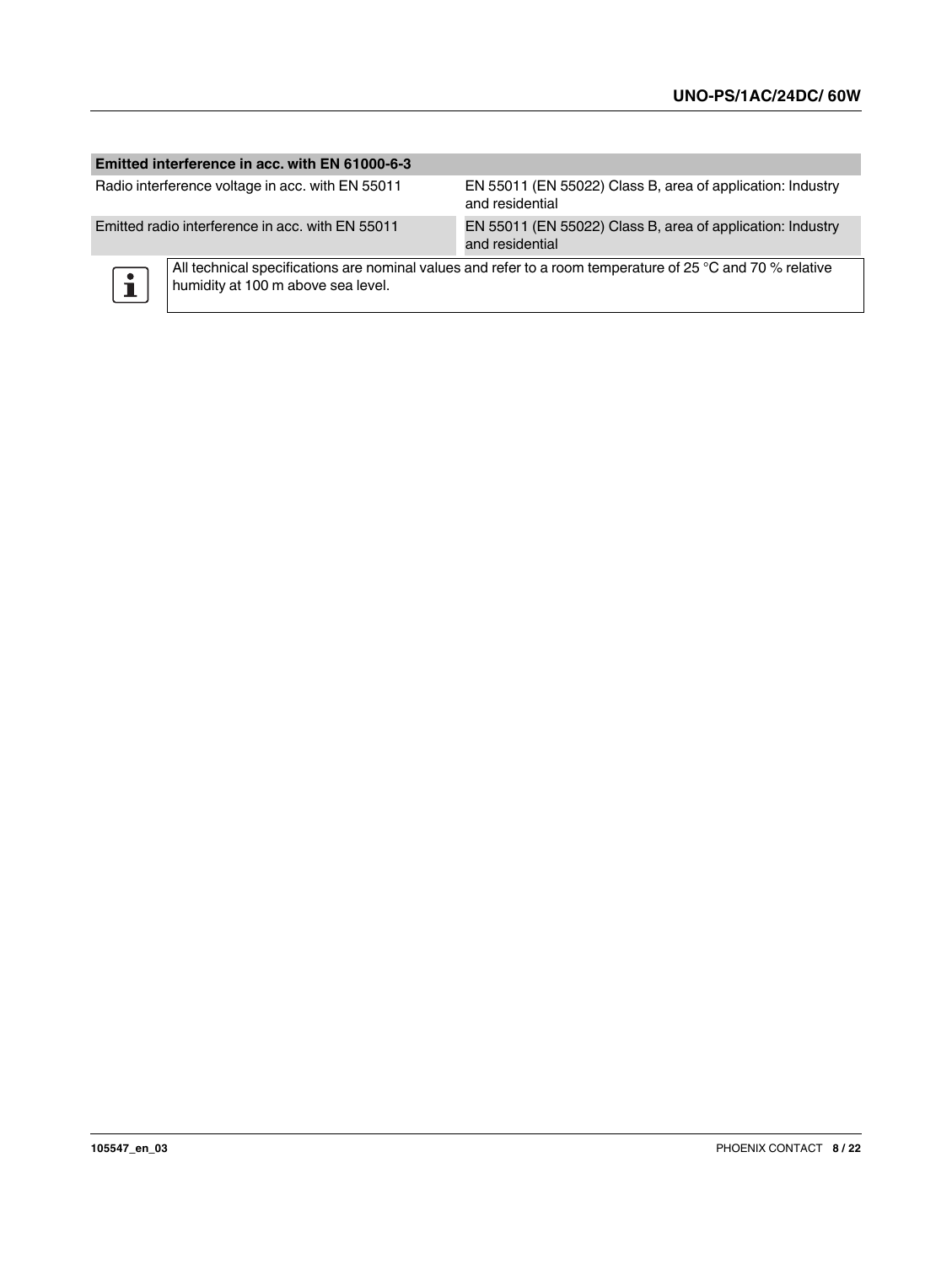## <span id="page-8-0"></span>**5 Intended use**

This power supply unit features IP20 protection and is intended for installation in housing. It is suitable for use in industrial applications.

## <span id="page-8-1"></span>**6 Structure**

<span id="page-8-2"></span>**6.1 Device elements**



Figure 1 Device elements

- 1. Connection terminal block input voltage: Input AC L/N
- 2. Connection terminal block output voltage: Output DC +/-
- 3. LED signaling DC OK (green)
- 4. Integrated snap-on foot for carrier rail mounting

#### <span id="page-8-3"></span>**6.2 Block diagram**



Figure 2 Block diagram

| <b>Element</b> | <b>Meaning</b>                            |
|----------------|-------------------------------------------|
|                | Fuse                                      |
|                | Rectification                             |
|                | Switch                                    |
|                | Transformer                               |
|                | Filter                                    |
|                | Electrically isolated signal transmission |
|                | Regulation                                |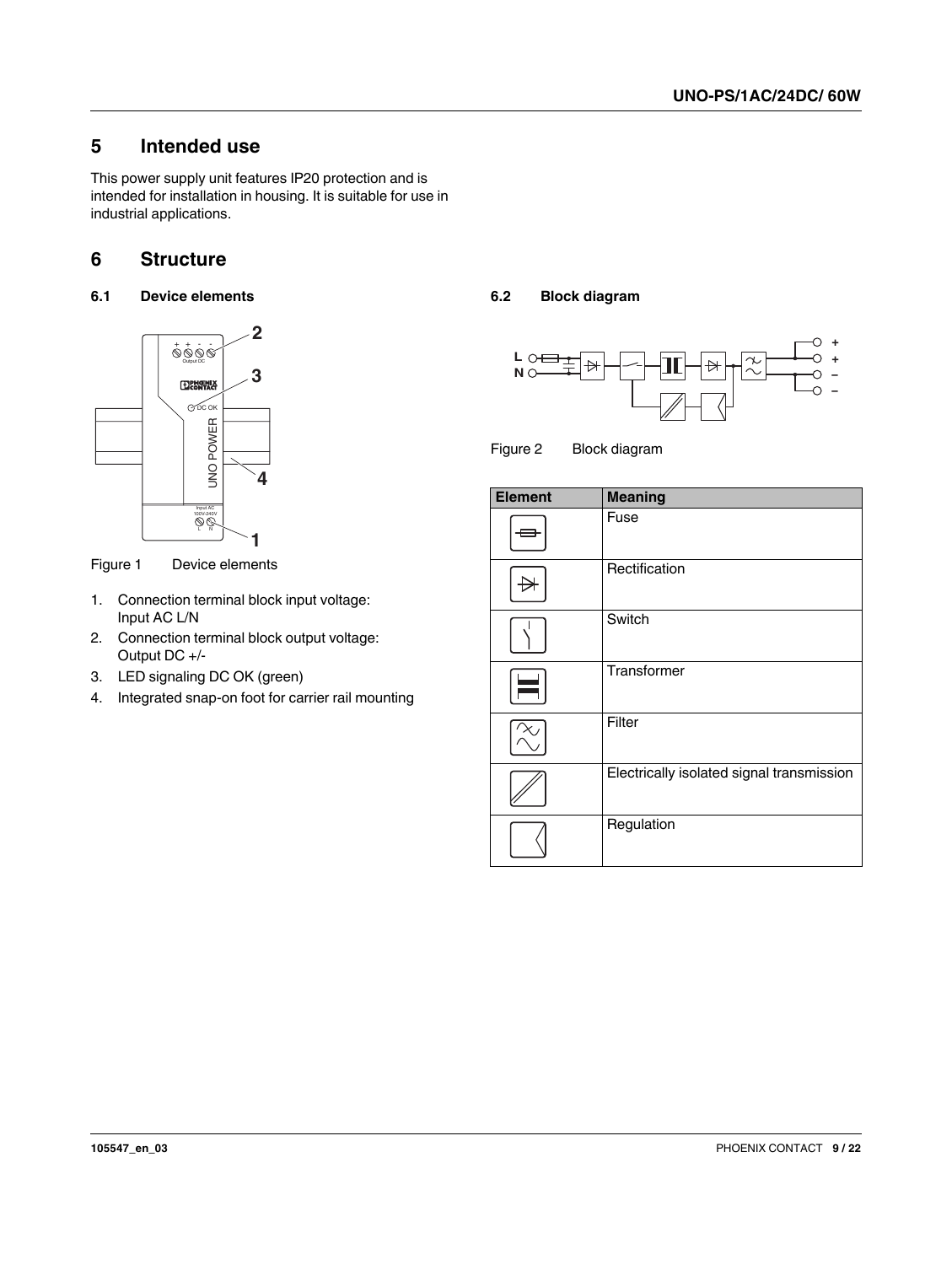## <span id="page-9-0"></span>**7 Mounting**

#### <span id="page-9-1"></span>**7.1 Unpacking**

Before mounting the power supply unit, it must be checked for damage:

- Take the device out of its packaging.
- Check the device for any damage sustained during transport.
- Retain the package slip for future use.
- Dispose of packaging in an environmentally-friendly way.

#### <span id="page-9-2"></span>**7.2 Mounting the power supply unit**



The power supply unit is intended for installation in a distributor box or control cabinet.



The power supply unit is designed for convection cooling. Maintain a minimum distance from other devices in order to ensure convection cooling.



Figure 3 Convection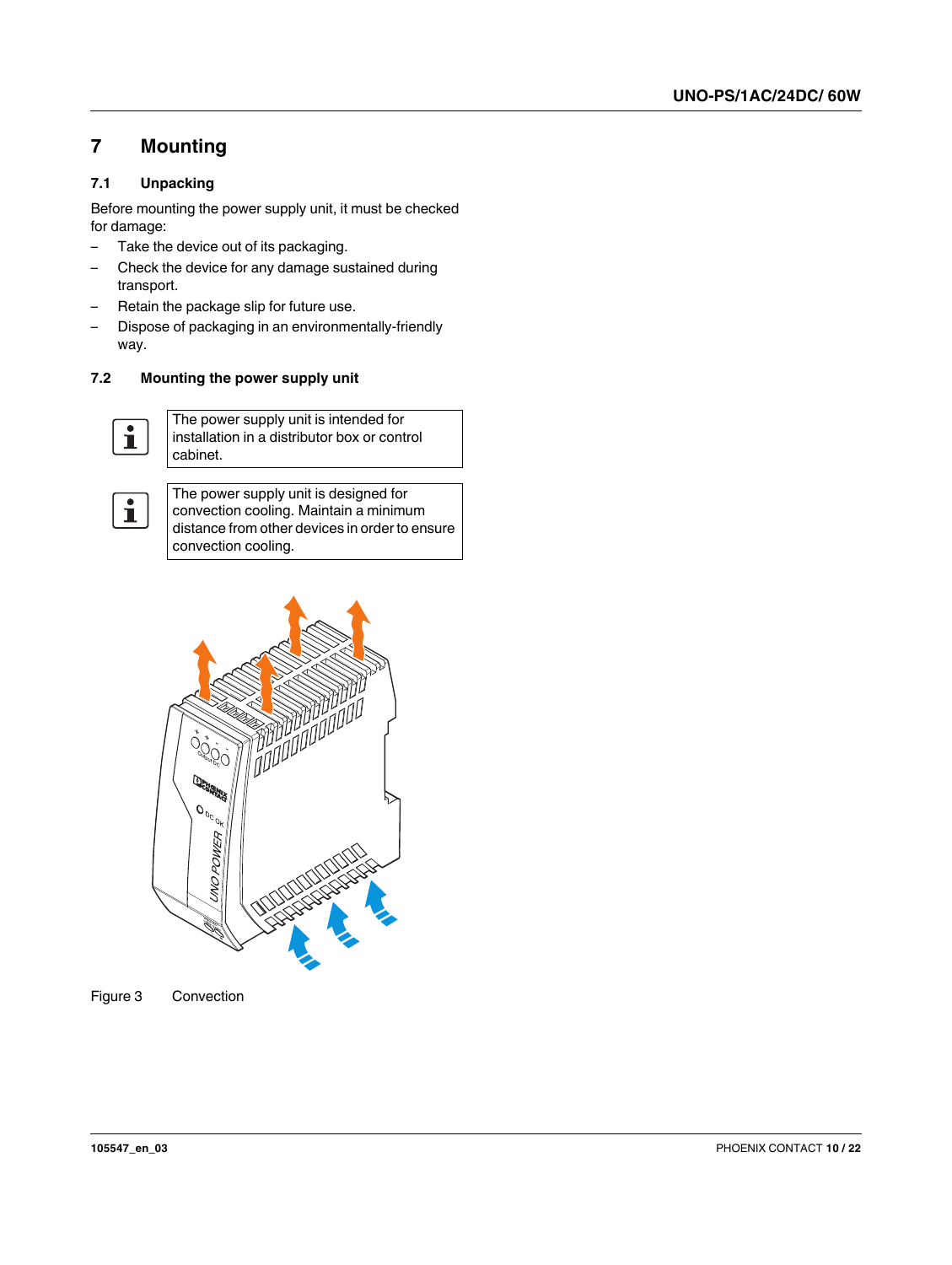Please note the following before mounting the power supply unit:

– The minimum distance from other devices that must be observed in order to ensure convection cooling is: 30 mm vertically, 0 mm horizontally



Figure 4 Device dimensions and dead surfaces

– The device dimensions





Figure 5 Device dimensions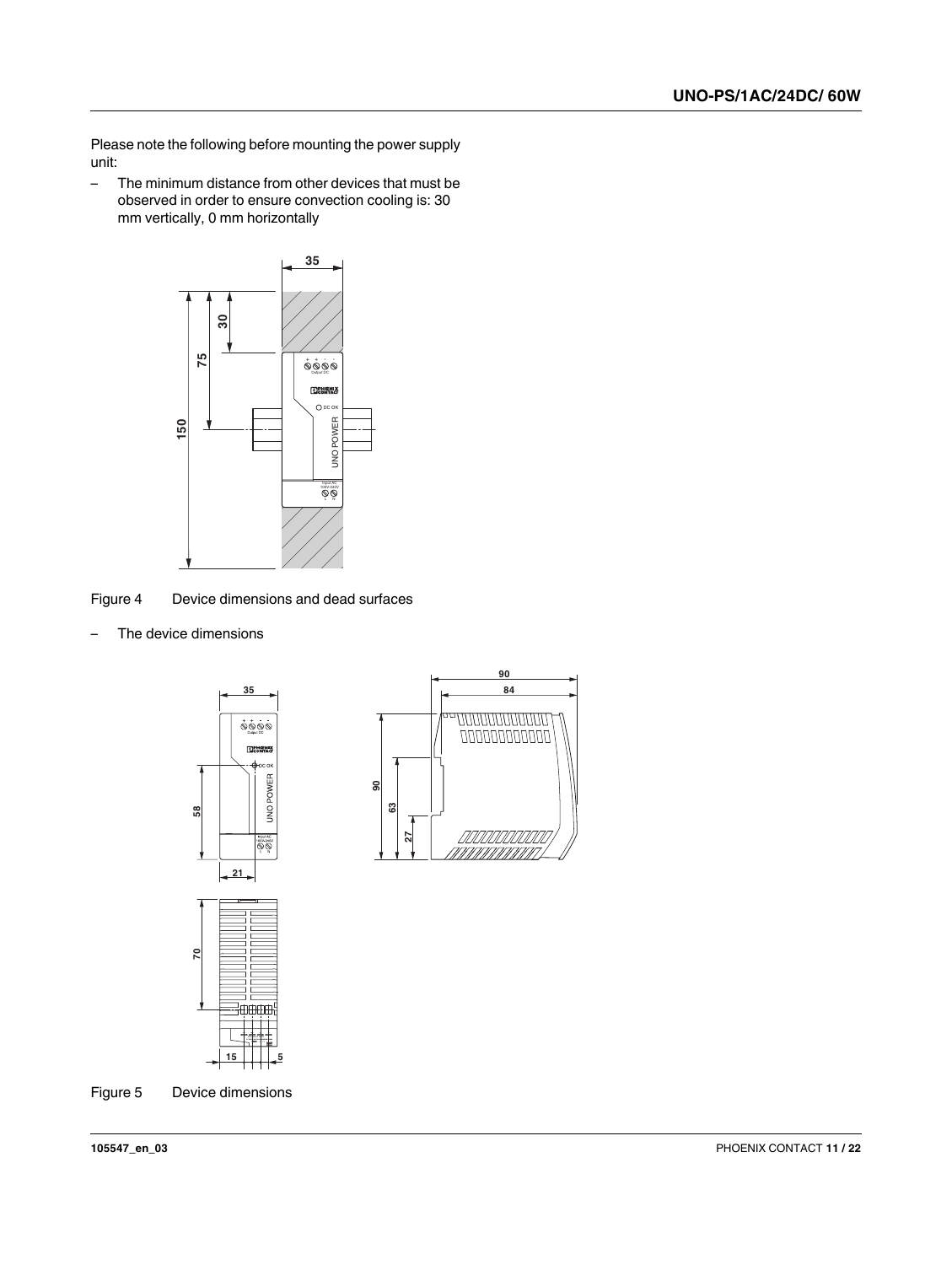#### <span id="page-11-0"></span>**7.3 Mounting on a DIN rail**

The power supply unit can be installed on all 35 mm DIN rails according to EN 60715.



Figure 6 Mounting on a DIN rail

#### <span id="page-11-1"></span>**7.4 Normal mounting position**

When installed, the input terminal blocks must be at the bottom and the output terminal blocks at the top.

If the power supply unit is installed in a mounting position other than the normal mounting position, the output power must be reduced.



Figure 7 Normal mounting position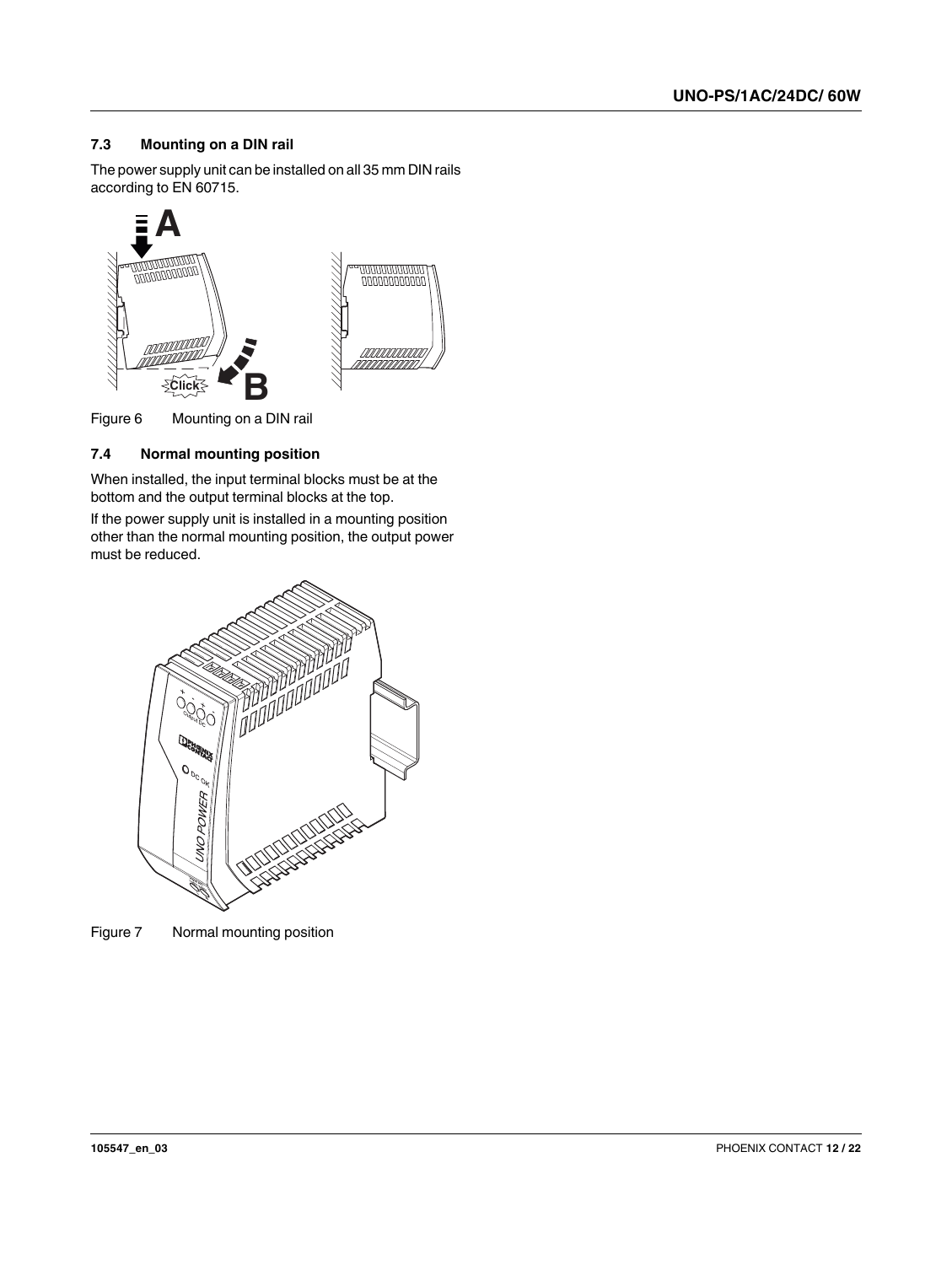## <span id="page-12-0"></span>**8 Installing the power supply unit**

#### <span id="page-12-1"></span>**8.1 Safety regulations and installation notes**



Before startup please ensure:

- Only skilled persons may install, start up, and operate the device.
- Observe the national safety and accident prevention regulations.



#### **WARNING: Danger to life by electric shock!**

- Never carry out work when voltage is present.
- Establish mains connection correctly and ensure protection against electric shock.
- The device must be switched off outside the power supply in accordance with the regulations of EN 60950-1 (e.g., by means of line protection on the primary side).
- Cover termination area after installation in order to avoid accidental contact with live parts (e. g., installation in control cabinet).
- Protect the device against foreign bodies penetrating it, e.g., paper clips or metal parts.



#### **NOTE: Danger if used improperly**

- The device is a built-in device.
- The IP20 degree of protection (IEC 60529/EN 60529) of the device is intended for use in a clean and dry environment. Do not subject the device to any load that exceeds the described limits.
- Observe mechanical and thermal limits.
- Ensure that the primary-side wiring and secondary-side wiring are the correct size and have sufficient fuse protection.
- It is not permissible to open or modify the device. Do not repair the device yourself but replace it with an equivalent device. Repairs may only be carried out by the manufacturer. The manufacturer is not liable for damage resulting from violation.
	- The device may only be used for its intended use.

 $\mathbf i$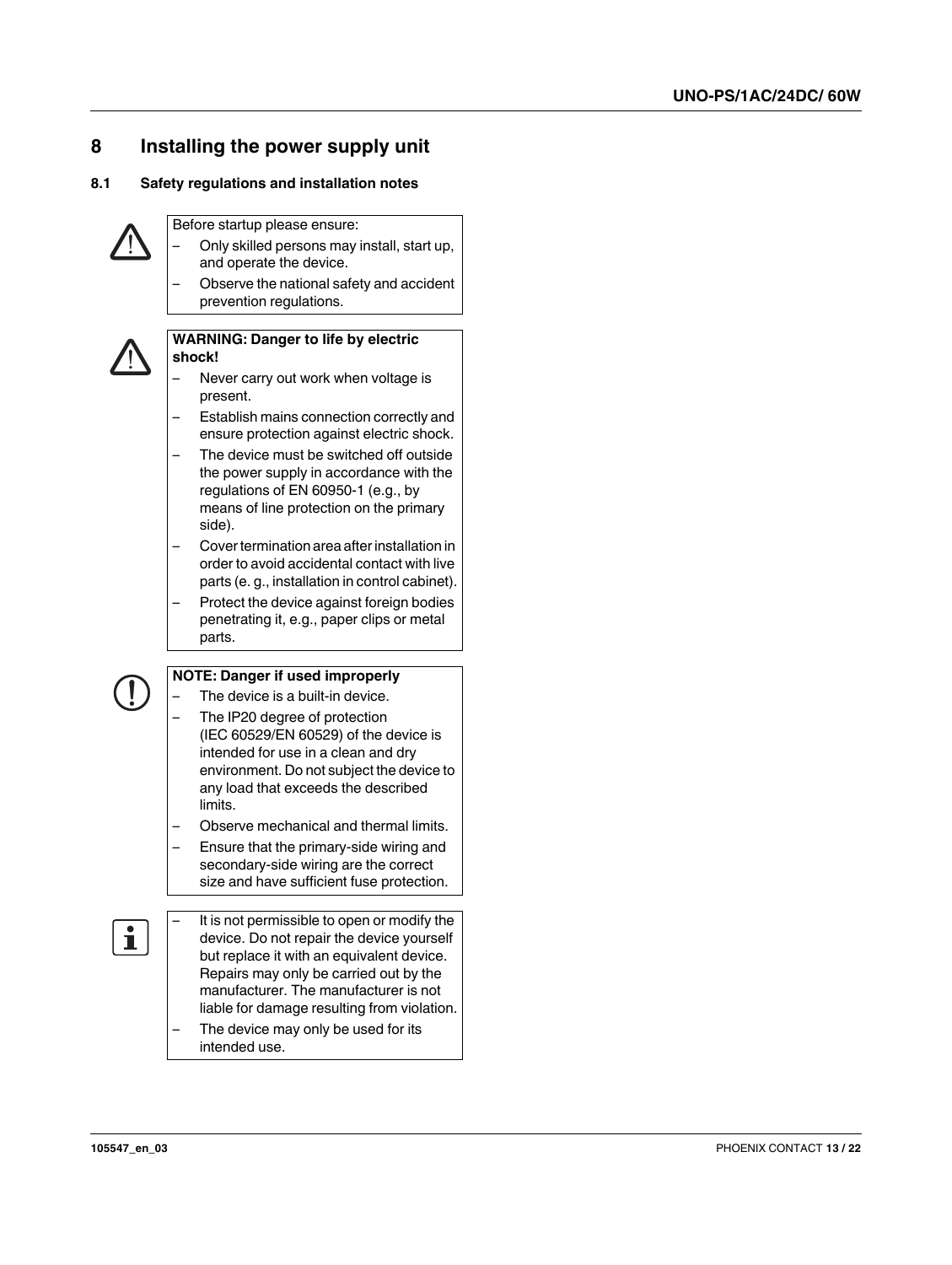#### <span id="page-13-0"></span>**8.2 High-voltage test (HIPOT)**

This protection class II power supply is subject to the Low Voltage Directive and is factory tested. During the HIPOT test (high-voltage test), the insulation between the input circuit and output circuit is tested for the prescribed electric strength values, for example. The test voltage in the highvoltage range is applied at the input and output terminal blocks of the power supply. The operating voltage used in normal operation is a lot lower than the test voltage used.



The test voltage should rise and fall in ramp form. The relevant rise and fall time of the

#### **8.2.1 High-voltage dielectric test (dielectric strength test)**

In order to protect the user, power supplies (as electric components with a direct connection to potentially hazardous voltages) are subject to more stringent safety requirements. For this reason, permanent safe electrical isolation between the hazardous input voltage and the touch-proof output voltage as safety extra-low voltage (SELV) must always be ensured.

In order to ensure permanent safe isolation of the AC input circuit and DC output circuit, high-voltage testing is performed as part of the safety approval process (type test) and manufacturing (routine test).

#### **8.2.2 High-voltage dielectric test during the manufacturing process**

During the manufacturing process for the power supply, a high-voltage test is performed as part of the dielectric test in accordance with the specifications of IEC/UL/EN 60950-1. The high-voltage test is performed with a test voltage of at least 3 kV AC / 4.3 kV DC or higher. Routine manufacturing tests are inspected regularly by a certification body.

#### **8.2.3 High-voltage dielectric test performed by the customer**

Apart from routine and type tests to guarantee electrical safety, the end user does not have to perform another highvoltage test on the power supply as an individual component. According to EN 60204-1 (Safety of machinery - Electrical equipment of machines) the power supply can be disconnected during the high-voltage test and only installed once the high-voltage test has been completed.

#### **8.2.4 Performing high-voltage testing**

If high-voltage testing of the control cabinet or the power supply as a stand-alone component is planned during final inspection and testing, the following features must be observed.

- The power supply wiring must be implemented as shown in the wiring diagram.
- The maximum permissible test voltages must not be exceeded.

Avoid unnecessary loading or damage to the power supply due to excessive test voltages.





Figure 8 Potential-related wiring for the high-voltage test

#### **Key**

| No. | <b>Designation</b>     | <b>Color coding</b> | <b>Potential</b><br>levels |
|-----|------------------------|---------------------|----------------------------|
|     | DC output circuit Blue |                     | Potential 2                |
| 2   | High-voltage<br>tester | --                  |                            |
| 3   | AC input circuit       | Red                 | Potential 1                |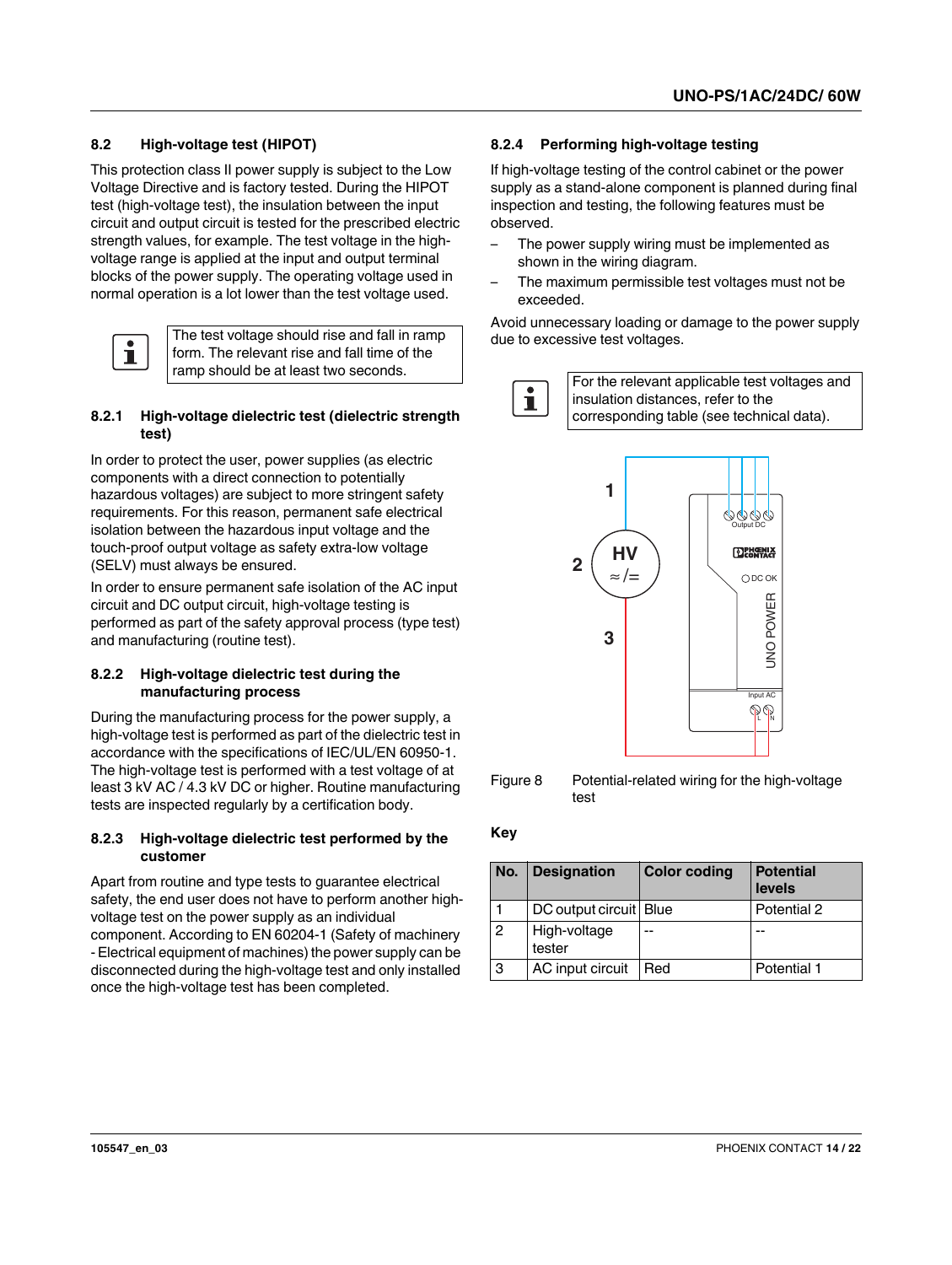#### <span id="page-14-0"></span>**8.3 Mains connection**

The device can be connected to single-phase AC or threephase power grids (TN-S, TN-C, TT, and IT) while considering the nominal input voltage.



For operation on two of the phase conductors of a three-phase system, an isolating facility for all poles must be provided.



Figure 9 Network types

#### <span id="page-14-1"></span>**8.4 Device connections**

#### **Screw connection for input AC L/N**



Figure 10 Screw connection for input AC L/N

#### **Screw connection for output DC +/-**



Figure 11 Screw connection for output DC +/-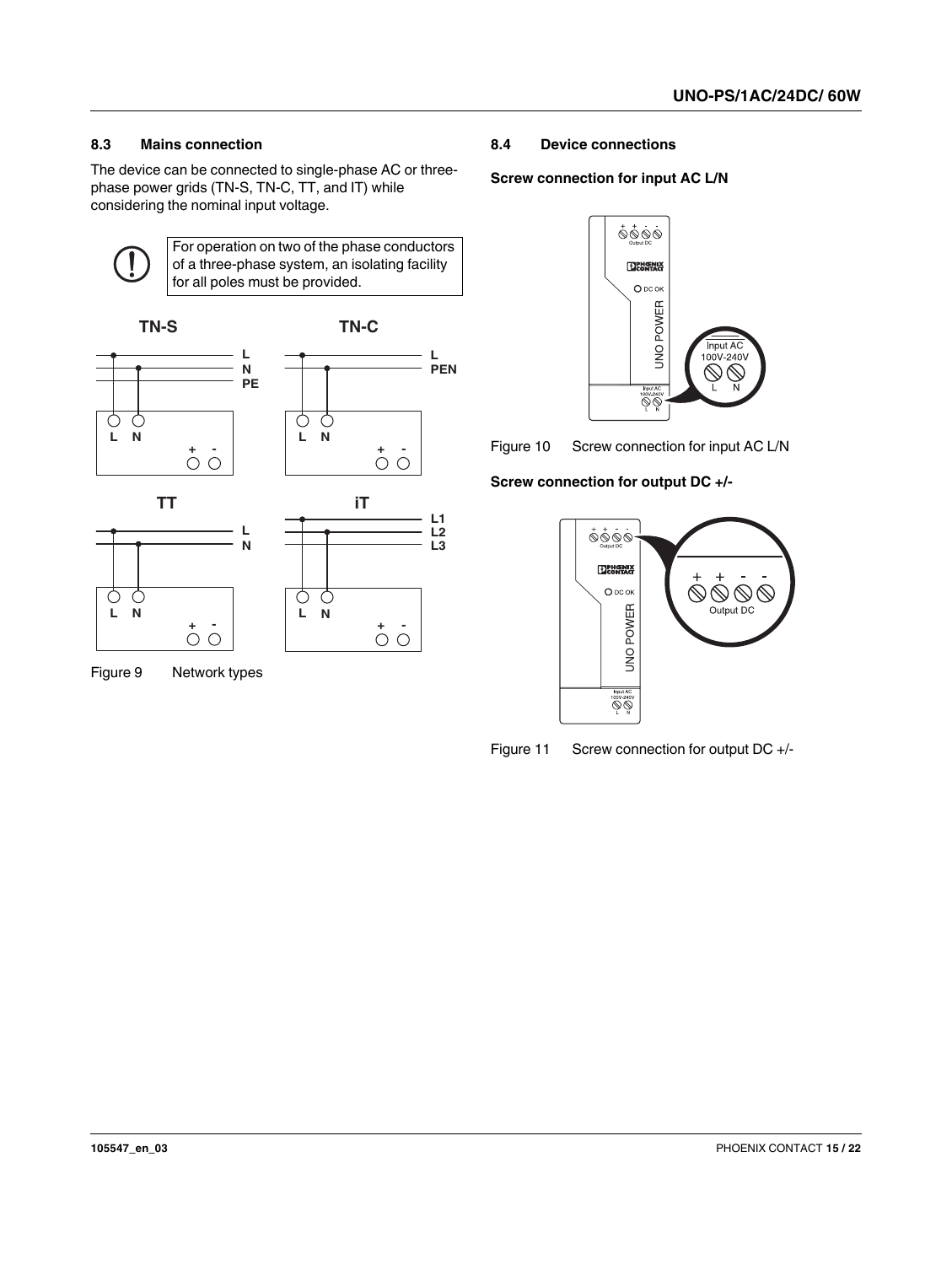#### <span id="page-15-0"></span>**8.5 Connecting cables**

Use copper cables with an operating temperature > 75°C (ambient temperature < 55°C) and > 90°C (ambient temperature  $< 75^{\circ}$ C).



### <span id="page-15-1"></span>**9 Operating behavior of the power supply unit**

#### <span id="page-15-2"></span>**9.1 Normal operation**

In normal operation, the loads are supplied with a constant output voltage of 24 V DC.

#### <span id="page-15-3"></span>**9.2 Overload response**

In the event of overload  $(I > I_N)$ , the device reduces its output voltage. If the output voltage is greater than  $U_N \times 0.9$ , the green DC OK LED lights up. If the output voltage drops below  $U_N$  x 0.5, the device shuts down. After a short time, the device attempts to start up again. If the overload has been rectified, it will start up as normal. If the overload has still not been rectified, it will shut down again and attempt to restart again (automatic restart).



Figure 13 Output characteristic curve

#### <span id="page-15-4"></span>**9.3 Behavior at ambient temperatures > 55°C**

At an ambient temperature of up to 55 °C, the power supply unit supplies the nominal output current. At ambient temperatures upwards of 55 °C, the output power must be reduced by 2.5 % per Kelvin temperature increase (temperature-dependent derating).



Figure 14 Temperature-dependent derating

Figure 12 Connecting cables

- 1. Connect the supply lines to the input AC L/N connection terminal blocks.
- 2. Connect the output cables to the output DC +/ connection terminal blocks.

The power supply unit is operational as soon as the input terminal blocks are supplied with voltage.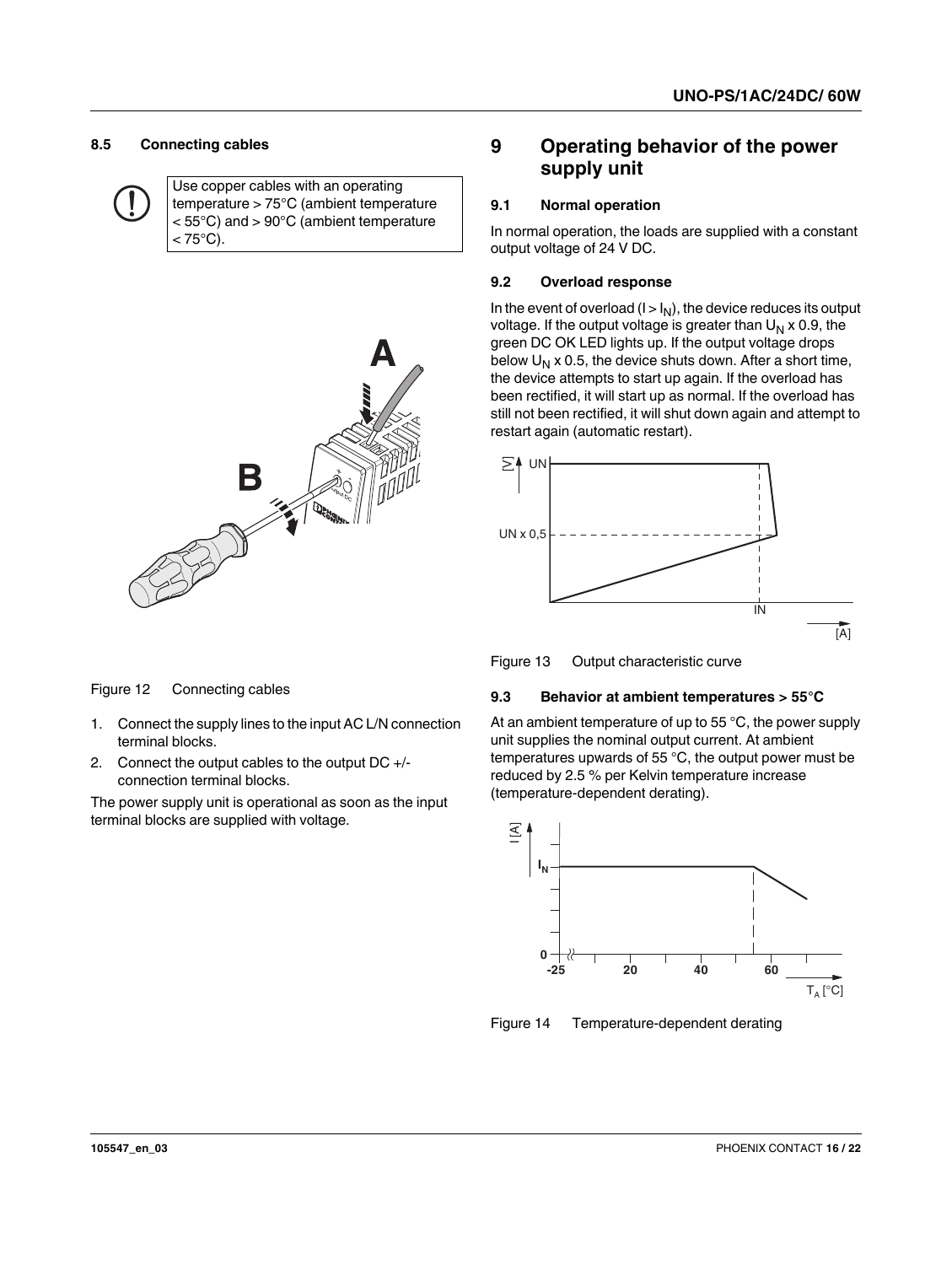#### <span id="page-16-0"></span>**9.4 Behavior in the case of alternative mounting positions**

For mounting positions that differ from the normal mounting position, the output power must be reduced (positiondependent derating).

The characteristic curve can be used to determine the maximum output power to be drawn for each ambient temperature for different mounting positions.

#### **Normal mounting position**



**Rotated mounting position 90° X-axis**



 $\overline{[°C]}$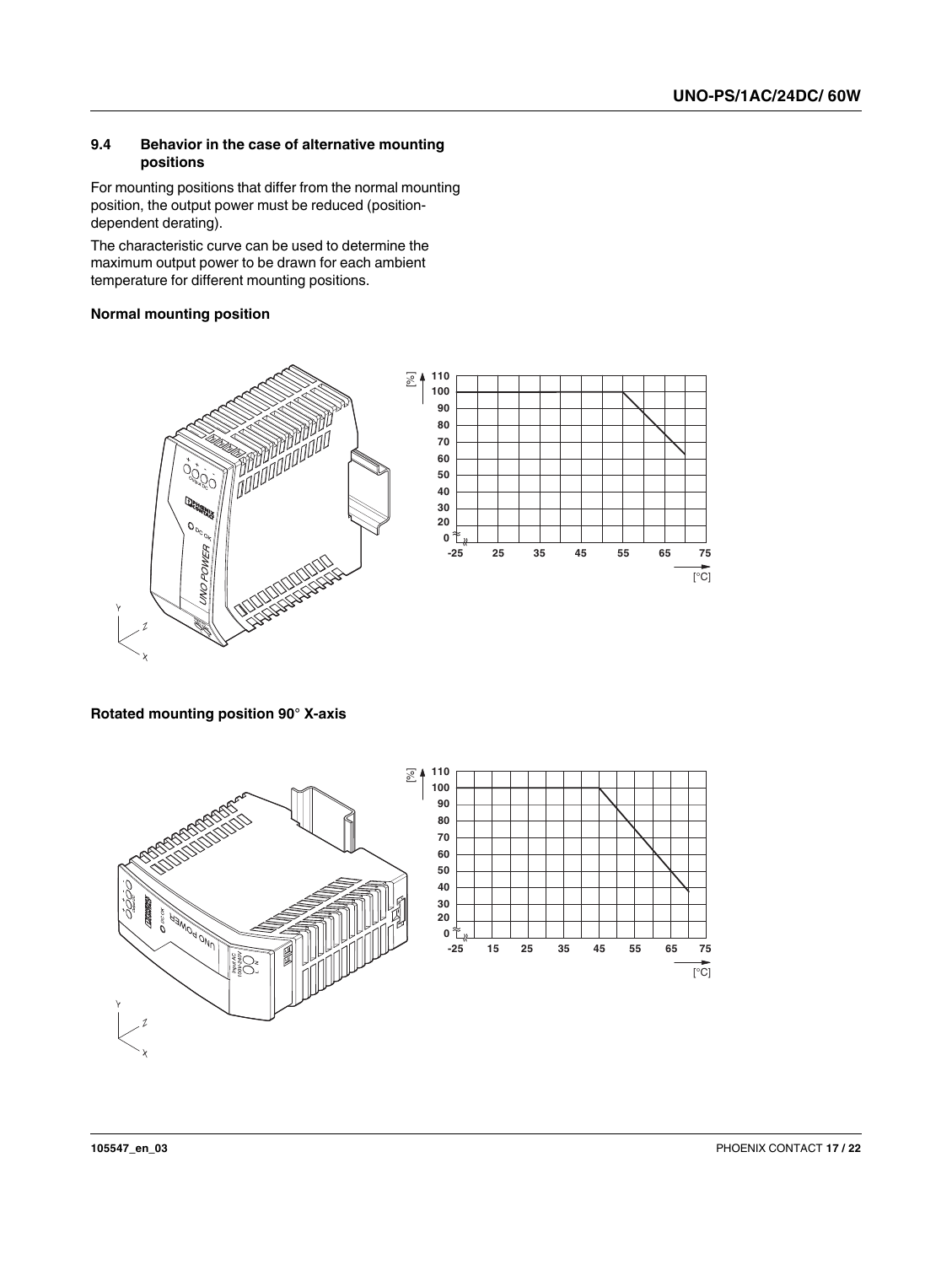





**Rotated mounting position 270° X-axis**



**Rotated mounting position 180° X-axis**

 $\overline{[°C]}$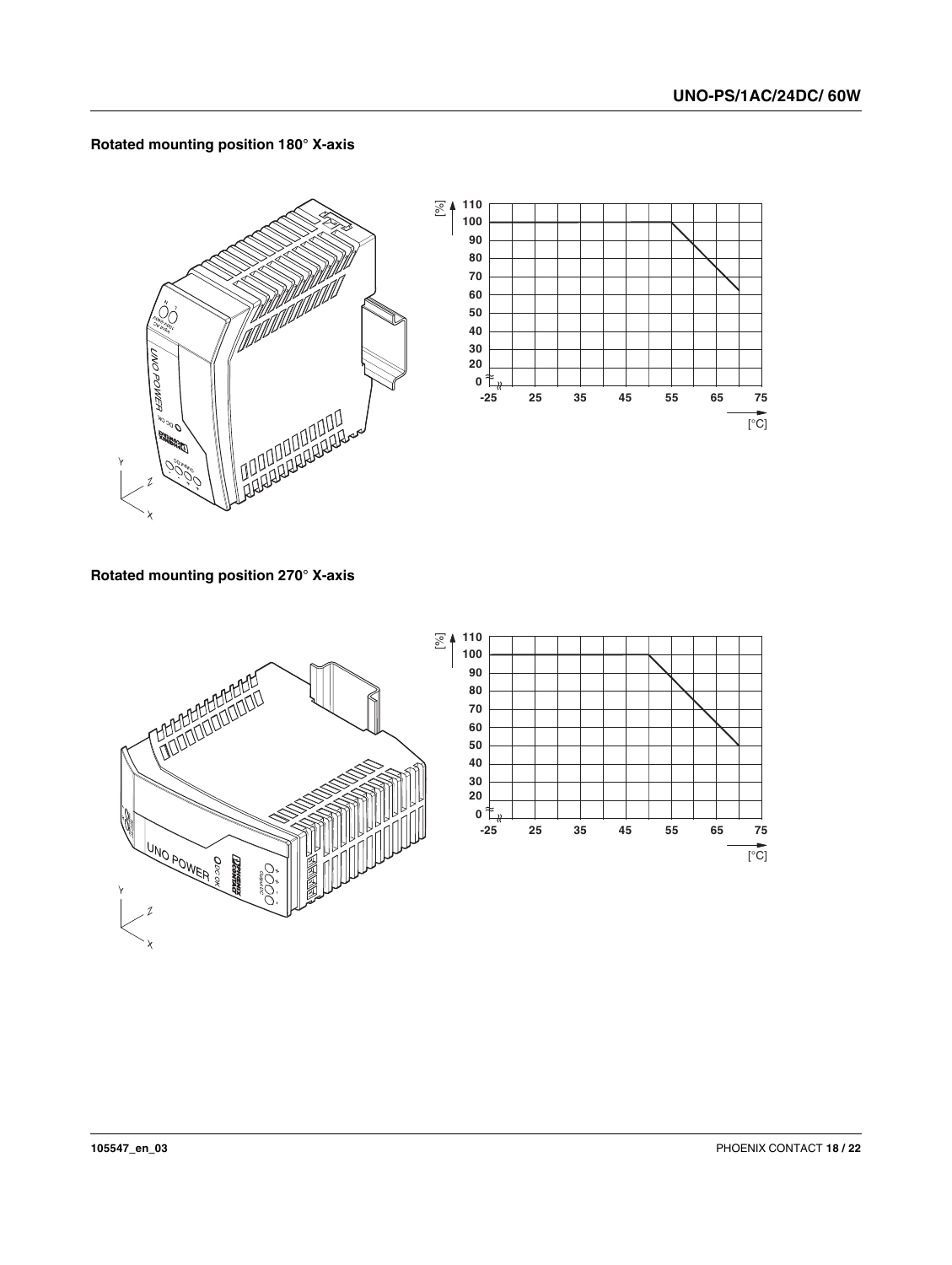#### **Rotated mounting position 90° Z-axis**



#### **Rotated mounting position 270° Z-axis**

X



X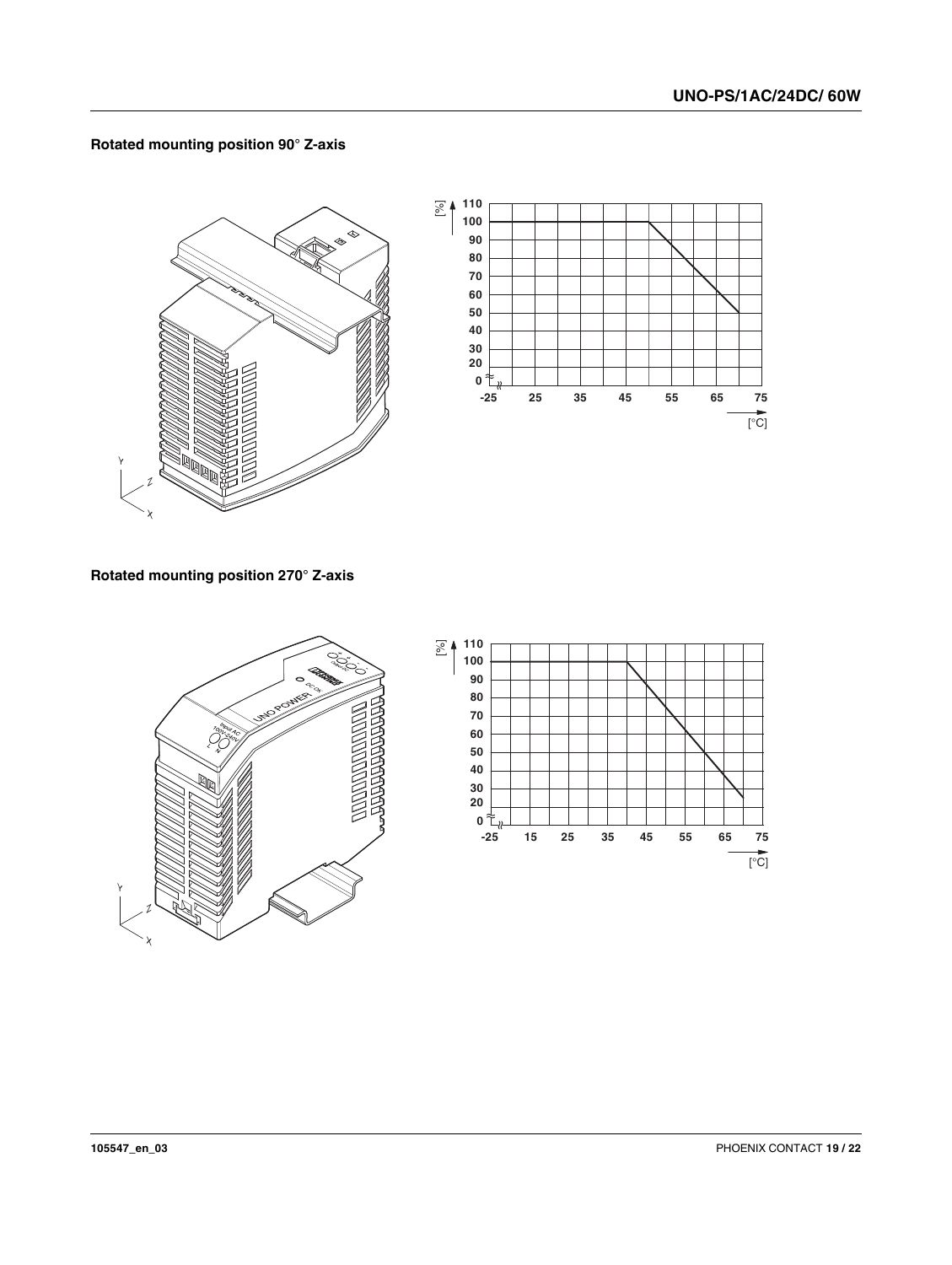## <span id="page-19-0"></span>**10 Operating the power supply unit**

#### <span id="page-19-1"></span>**10.1 Function monitoring**

#### **DC OK LED**

The DC OK LED is available for visual function monitoring of the power supply unit.

|                   | <b>Status 1</b>                                                      | <b>Status 2</b>                                                                                                                                                                                                                                                                                                             |
|-------------------|----------------------------------------------------------------------|-----------------------------------------------------------------------------------------------------------------------------------------------------------------------------------------------------------------------------------------------------------------------------------------------------------------------------|
| DC OK LED         | lit                                                                  | off                                                                                                                                                                                                                                                                                                                         |
| Meaning           | Output voltage $> 21.5$ V                                            | Output voltage < 21.5 V DC, overload<br>mode or no mains voltage                                                                                                                                                                                                                                                            |
| State description | The device is operating, output voltage<br>and output current are OK | The device is in operation, but there is a<br>fault on the side of the consumer; the<br>current consumption is greater than IN<br>or the output is short-circuited.<br>The device is out of operation because<br>there is no mains voltage, the fuse on<br>the primary side has been triggered, or<br>the device is faulty. |
| Corrective        |                                                                      | Remove the error at the load, use a<br>more powerful power supply unit,<br>connect a power supply unit of the same<br>type parallel to the existing device,<br>remove the short circuit, apply mains<br>voltage, enable the fuse again or<br>replace the power supply unit.                                                 |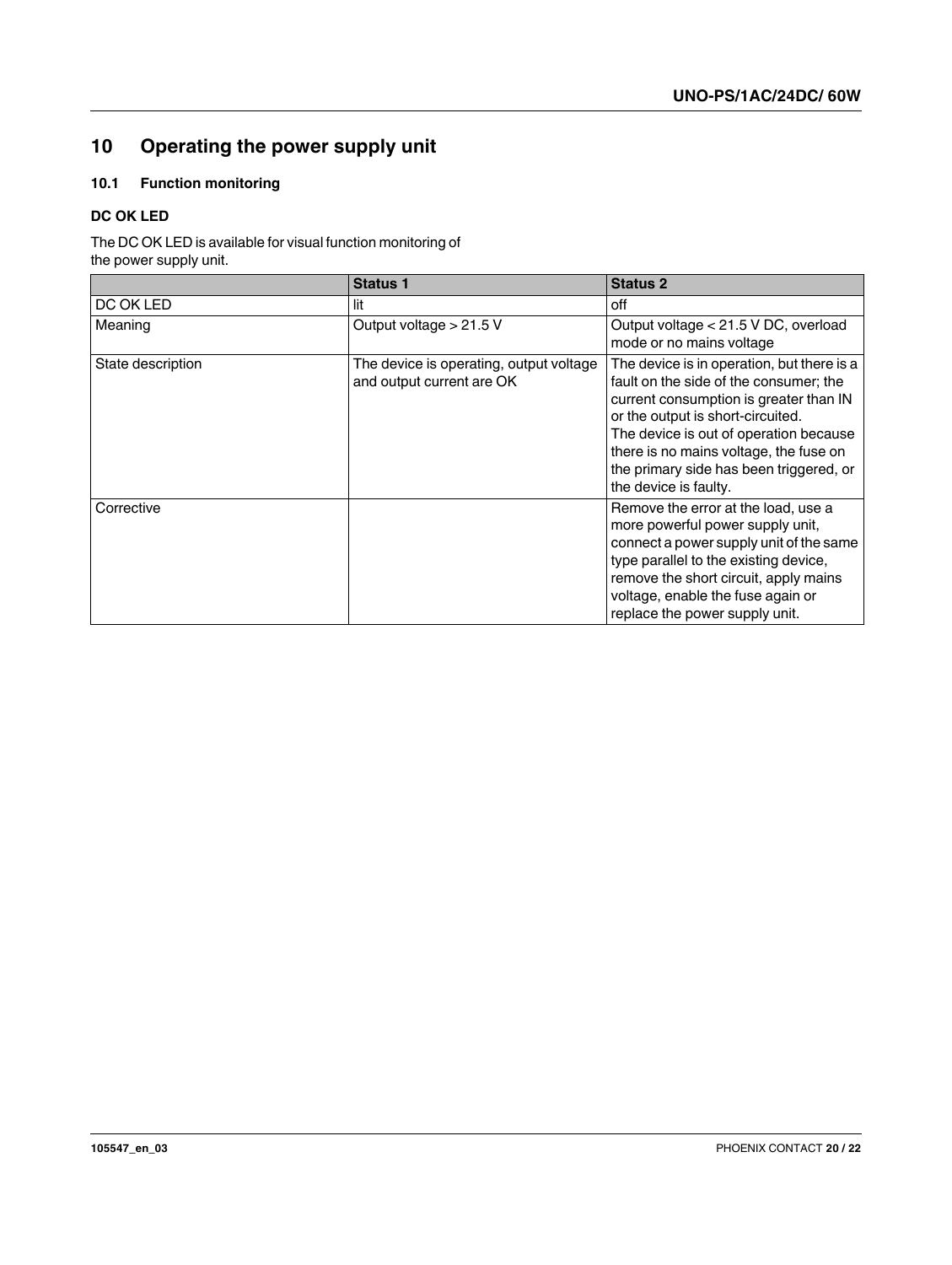#### <span id="page-20-0"></span>**10.2 Operating power supply units in parallel**

Power supply units of the same type can be connected in parallel to increase both redundancy and power.

> To ensure symmetrical current distribution, all cable connections from the power supply unit to the busbar must be the same length and have the same conductor cross section.

#### **Redundant operation**

Redundant circuits are suitable for supplying systems which place particularly high demands on operational safety. If a fault occurs in the primary circuit of the first power supply unit, the second device automatically takes over the complete power supply without interruption, and vice versa.

Using a redundancy module, it is possible for two power supply units of the same type that are connected in parallel on the output side for redundancy to be decoupled from one another.



Figure 15 Redundant circuit with redundancy module

#### **Increased performance**

Power supply units of the same type can be connected in parallel to increase the power to  $n \times I_N$ . Parallel connection is recommended if existing systems are to be extended and the power supply unit that is installed here does not cover the current consumption of the most powerful load. Otherwise, the loads should be distributed between individual devices that are independent of one another.

Using a redundancy module, it is possible for two power supply units of the same type that are connected in parallel on the output side to increase power to be decoupled from one another.



Figure 16 Parallel connection to increase power with a redundancy module